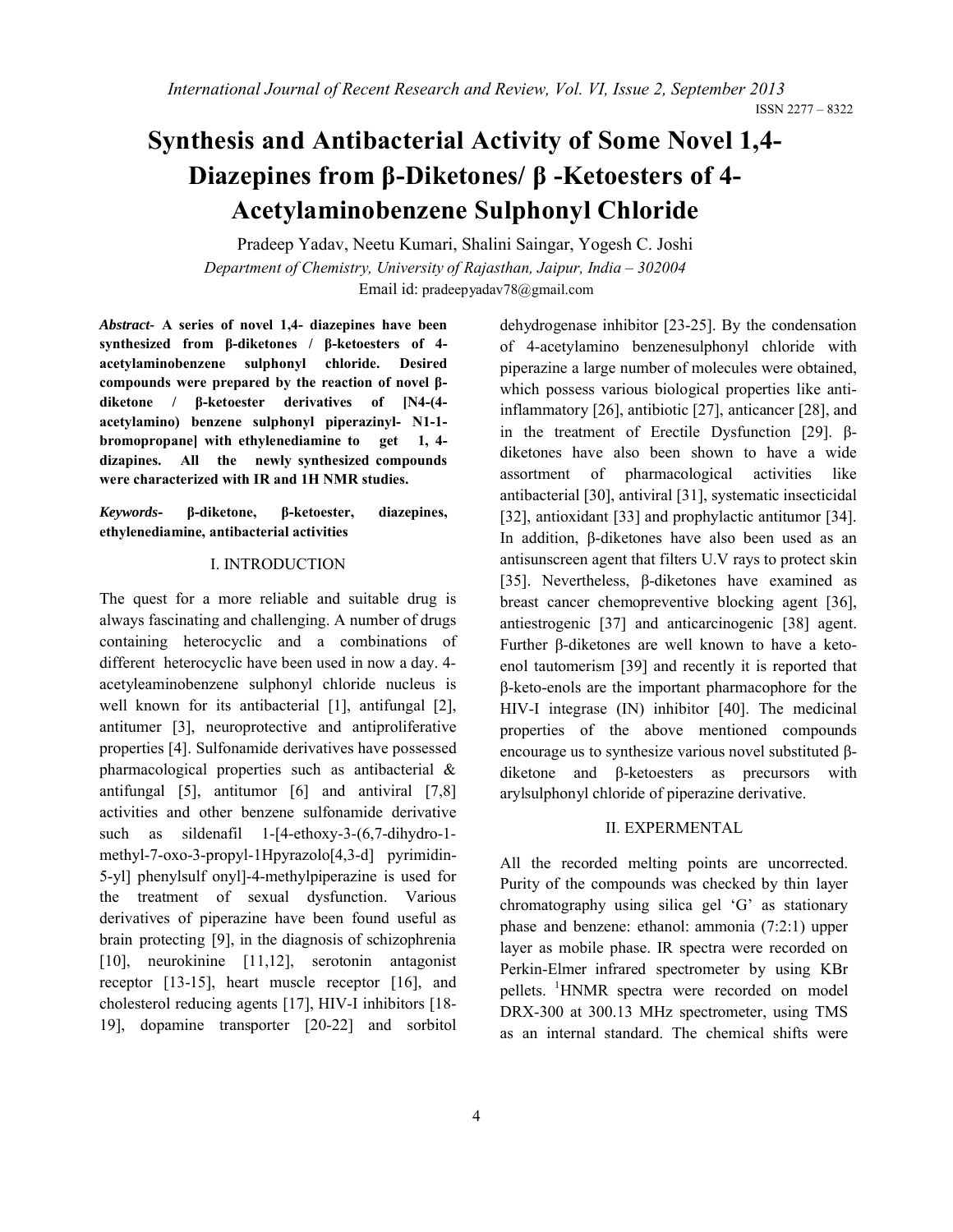reported in δ ppm.

*General method of preparation of novel 1,4 diazepines from novel β-Diketones/ β -Ketoesters of 4-acetylaminobenzene sulphonyl chloride(2a-2d)*

β- Diketone/ β-ketoester derivatives [41] (1 a-d) (0.01M) was dissolved in 10 ml of ethanol, to this glacial acetic acid (2.5 ml) was added followed by drop wise addition of ethylenediamine (0.01M) using a dropping funnel. Reaction mixture was refluxed for 8 h at 100 °C. Volatiles were removed under reduced pressure; viscous mass so obtained was thoroughly washed with dry ether to removed unreacted βdiketone/ β-ketoester. The crude product was recrystallized from acetone. Purity of the compounds was checked through TLC using benzene: ethanol: ammonia (7:2:1) upper layer as mobile phase.

### III. RESULT AND DISCUSSION

A series of 1,4-diazepin of β-diketone/ β-ketoester derivatives of  $[N^4-(4\text{-acetylamin})$  benzene sulphonyl piperazinyl-N<sup>1</sup>-1-bromopropane] (5 ad)derivatives were synthesized in moderate yields using the synthetic route outlined in Scheme I. Structures of the synthesized compounds were established on the basis of IR and <sup>1</sup>HNMR and elemental analysis. (Table-I, II & III). β-diketone/ β-ketoester derivatives of  $[N^4-(4\text{-acetylamin})]$ benzene sulphonyl piperazinyl- $N^1$ -1-bromopropane] was treated with ethylenediamine and refluxed for 8 h at 100 <sup>o</sup>C to give 1,4-diazepin derivatives of βdiketone/β-ketoester of  $[N^4-(4\text{-acetylamin})]$ benzene sulphonyl piperazinyl- $N^1$ -1-bromopropane] (5 a-d).

#### **Antibacterial Activity**

The in vitro antibacterial activities of the compound in this study were determined by conventional agar dilution method. The in vitro antibacterial activity of quinolone against several gram-positive bacteria (Staphylococcusaureus ATCC 6538, and Staphylococcus epidermidis ATCC 12228) and gram-negative bacteria (Escherichia coli ATTC 8739 and Klebsiella pneumonia ATTC 10031) are summarized in Table IV. The data of ciprofloxacin was included for comparison.



Table I

Substitution Pattern and Physical Properties for Novel β-Diketone/β-Ketoester, (5 a-d)

| Comp<br>no.    | $\mathbf{R}_1$  | $\mathbf{R}_{2}$ | M.P. | Yield |
|----------------|-----------------|------------------|------|-------|
| 2a             | CH <sub>3</sub> | CH <sub>3</sub>  | 145  | 40    |
| 2 <sub>b</sub> | CH <sub>3</sub> | $C_6H_5$         | 160  | 35    |
| 2c             | $C_6H_5$        | $C_6H_5$         | 140  | 45    |
| 2d             |                 |                  | 145  | 40    |

Table II Molecular Formula and Elemental analysis for Novel β-Diketone/β-Ketoester, (5 a-d)

| Comp<br>no. | Molecular<br>Formula      | <b>Elemental analysis</b><br>Calculated (Found) % |                |                  |
|-------------|---------------------------|---------------------------------------------------|----------------|------------------|
|             |                           | C                                                 | н              |                  |
| 2a          | $C_{22}H_{33}N_{5}O_{3}S$ | 59.06<br>(58.82)                                  | 7.38<br>(7.12) | 15.65<br>(15.32) |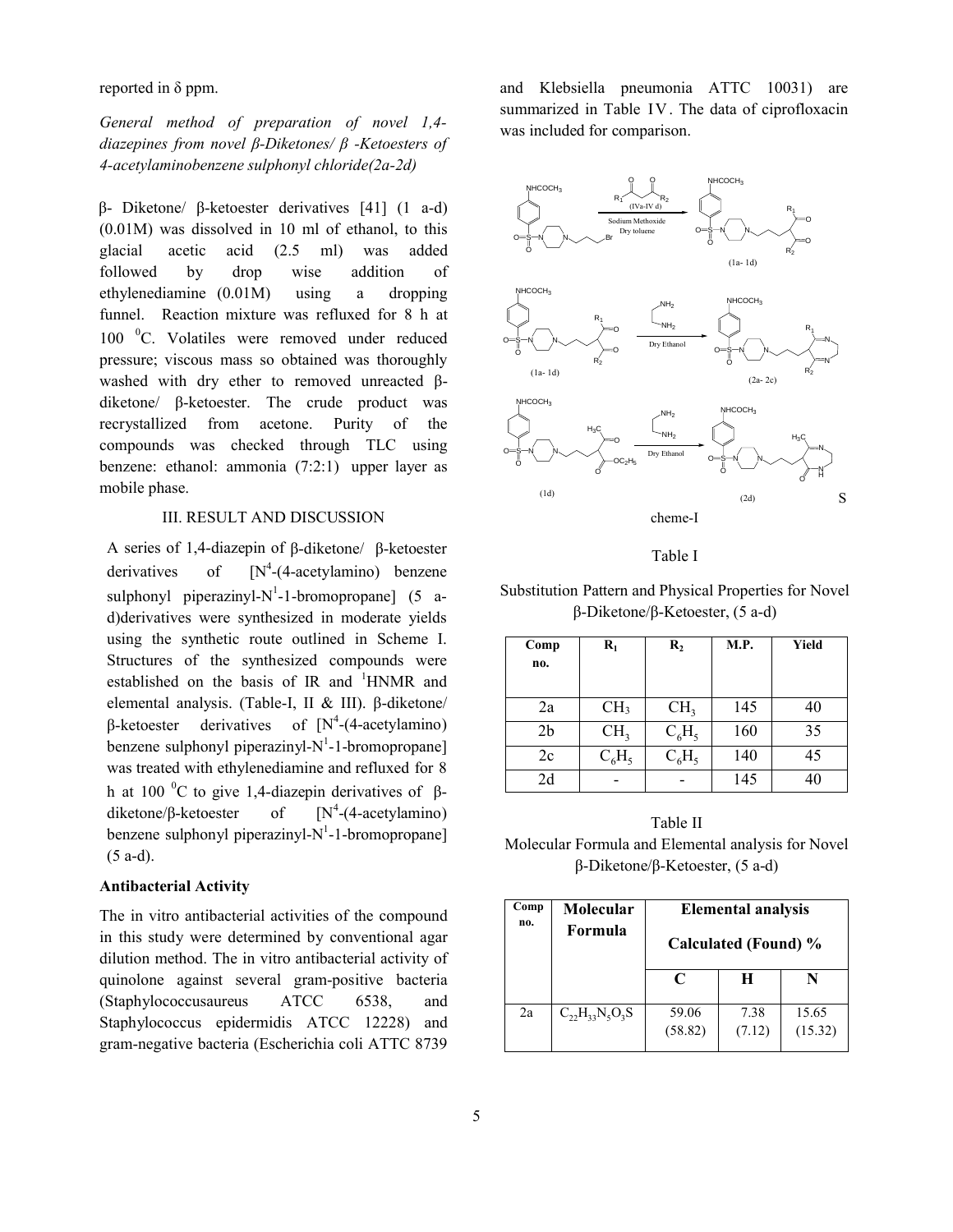| 2 <sub>b</sub> | $C_{27}H_{35}N_5O_3S$ | 67.25   | 6.47   | 12.25   |
|----------------|-----------------------|---------|--------|---------|
|                |                       | (67.02) | (6.21) | (12.01) |
| 2c             | $C_{32}H_{37}N_5O_3S$ | 57.86   | 7.33   | 14.675  |
|                |                       | (57.42) | (7.11) | (14.32) |
| 2d             | $C_{21}H_{31}N_5O_4S$ | 63.65   | 6.87   | 13.752  |
|                |                       | (63.65) | (6.43) | (13.41) |

### Table III

# Spectral Details of Synthesized Novel β-Diketone/β-Ketoester, (5 a-d)

| Co             | IR Spectra ( $\overline{\text{KBr}}$ ) $\overline{\text{cm}^{-1}}$                                                 | <sup>1</sup> HNMR Spectra                                                                                                                                                                                                                                                                                                                                                                                                                       |
|----------------|--------------------------------------------------------------------------------------------------------------------|-------------------------------------------------------------------------------------------------------------------------------------------------------------------------------------------------------------------------------------------------------------------------------------------------------------------------------------------------------------------------------------------------------------------------------------------------|
| mp.<br>No.     |                                                                                                                    | $(CDCl3/DMSO-d6)$                                                                                                                                                                                                                                                                                                                                                                                                                               |
|                |                                                                                                                    | $(\delta$ ppm)                                                                                                                                                                                                                                                                                                                                                                                                                                  |
| 2a             | 3313 (N-H), 3010 (Ar-<br>H), 2900 (C-H), 1700<br>$(C=O)$ , 1570<br>$(C=N), 1310, 1140$ (-<br>$SO2$ )               | 1.09 (2H, q, $CH_2-CH_2$ -<br>CH <sub>2</sub> ), 1.12 (2H, t,CH <sub>2</sub> -<br>$CH_2-CH_2$ ), 2.02 (6H, s,<br>$CH_3-C=N$ , 2.10 (3H, s,<br>$CH_3-C=N$ , 2.30 (2H, t,<br>$CH_2$ -CH <sub>2</sub> - CH <sub>2</sub> ),<br>$2.81 -$<br>2.36 (8H, m,<br>$-CH2$<br>Piperazin),<br>3.10 (4H, t, -N-CH <sub>2</sub> -CH <sub>2</sub> -<br>N -), 7.60-7.80 (4H, m,<br>Ar-H), 8.20 (1H, s, -NH-<br>), 10.31 (1H, s, - NH - of<br>Anilide group)       |
| 2 <sub>b</sub> | 3322 (N-H), 3040 (Ar-<br>H), 2845 (C-H), 1720<br>$(C=O), 1590$<br>$(C=N), 1320, 1170$ (-<br>SO <sub>2</sub> )      | 1.10 (2H, q, CH <sub>2</sub> -CH <sub>2</sub> -<br>$CH2$ ), 1.11 (2H, t, CH <sub>2</sub> -<br>$CH_2-CH_2$ ), 2.08 (3H, s,<br>$CH_3-C=N$ , 2.02 (3H, s,<br>$CH_3-C=N$ , 2.32 (2H, t,<br>$CH_2$ -CH <sub>2</sub> - CH <sub>2</sub> ), 2.79-<br>2.35 (8H, m, $-CH_2$ )<br>Piperazin),<br>3.10 (4H, t, -N-CH <sub>2</sub> -CH <sub>2</sub> -<br>N -), 7.55-7.65 (9H, m,<br>Ar-H), 8.20 (1H, s, -NH-<br>), 10.34 (1H, s, - NH - of<br>Anilide group) |
| 2c             | 3340 (N-H), 3060 (Ar-<br>H), 2900 (C-<br>$H$ ), 1730(C=O), 1600)<br>$(C=N)$ , 1350, 1120 $(-$<br>SO <sub>2</sub> ) | $1.01$ (2H, q, CH <sub>2</sub> -CH <sub>2</sub> -<br>$CH2$ ), 1.12 (2H, t,<br>$(CH_2\text{-}CH_2\text{-}CH_2)$ , 2.09<br>$(3H, s, CH_3-C=N),$<br>$2.35(2H, t, CH_2-CH_2-$<br>$CH2$ ), 2.79-2.39 (8H, m, -<br>$CH2$ Piperazin), 3.11<br>$(4H, t, -N-CH_2-CH_2-N),$<br>7.60-7.85 (14H, m, Ar-<br>H), 8.21 (1H, s, - NH-),<br>$10.35$ (1H, s, - NH - of                                                                                            |

| Co<br>mp.<br>No. | IR Spectra (KBr) $cm^{-1}$                                                                                        | 'HNMR Spectra<br>$(CDCl3/DMSO-d6)$                                                                                                                                                                                                                                                                                                                                                                                                                                                           |  |
|------------------|-------------------------------------------------------------------------------------------------------------------|----------------------------------------------------------------------------------------------------------------------------------------------------------------------------------------------------------------------------------------------------------------------------------------------------------------------------------------------------------------------------------------------------------------------------------------------------------------------------------------------|--|
|                  |                                                                                                                   | $(\delta$ ppm)                                                                                                                                                                                                                                                                                                                                                                                                                                                                               |  |
|                  |                                                                                                                   | Anilide group)                                                                                                                                                                                                                                                                                                                                                                                                                                                                               |  |
| 2d               | $3370$ (N-H), $3030$ (Ar-<br>H), 2870 (C-H), 1735<br>$(C=O)$ , 1620<br>$(C=N)$ , 1350, 1120 (-<br>SO <sub>2</sub> | 1.04 (2H, q, $CH_2$ -CH <sub>2</sub> -<br>$CH2$ ), 1.40 (2H, t, CH <sub>2</sub> -<br>$CH_2$ -CH <sub>2</sub> ), 2.05 (3H, s,<br>$CH_3-C=N$ , 2.11 (3H, s,<br>$CH_3-C=N$ , 2.31 (2H, t,<br>$CH_2$ -CH <sub>2</sub> - CH <sub>2</sub> ), 2.75-<br>$2.35$ (8H, m, -CH <sub>2</sub> )<br>Piperazin),<br>3.08 (4H, t, -N-CH <sub>2</sub> -CH <sub>2</sub> -<br>$N$ -), 7.60-7.81 (4H, m,<br>Ar-H), $8.19$ (1H, s, -NH-<br>$), 8.21$ (1H, s, - NH-)<br>$10.36$ (1H, s, - NH – of<br>Anilide group) |  |

## Table IV

## The in Vitro Antibacterial Activities of Novel β-Diketone/β-Ketoester, (5 a- d)

| Comp.<br>No.   | Zone of inhibition (mm)      |                                   |                                |                         |
|----------------|------------------------------|-----------------------------------|--------------------------------|-------------------------|
|                | Staphylo<br>coccus<br>aureus | Staphylococ<br>cus<br>epidermidis | <b>Escheri</b><br>chia<br>coli | Klebsiella<br>pneumonia |
| 2a             | 12                           | 13                                | 12                             | 12                      |
| 2 <sub>b</sub> | 13                           | 12                                | 12                             | 12                      |
| 2c             | 12                           | 12                                | 13                             | 10                      |
| 2d             | 13                           | 12                                | 12                             | 12                      |
| Cipro          | 25                           | 23                                | 21                             | 17                      |

<sup>a</sup>The zone of inhibition values by the conventional agar dilution, a Ciprofloxacin used as reference drug.

#### IV. REFERENCES

- [1] J. M. Panchal and K. R. Desai; *Asain J. of Chem*. 12 (2002) 609.
- [2] P. Gop Kumar, B. Shivakumar, E. Jayachandran, A. N. Nagappa, L. V. G. Nargund and B. M. Gurupadaiah, *Indian J. of heterocyclic Chemistry*, 11 (2001) 39.
- [3] Z. Huamg, Z. Lin, and J. Huang; *European J. of medicinal chemistry* 36 (2001) 863.
- [4] P. R. Kagthara, N. S. Shah, R. K. Doshi and H. H.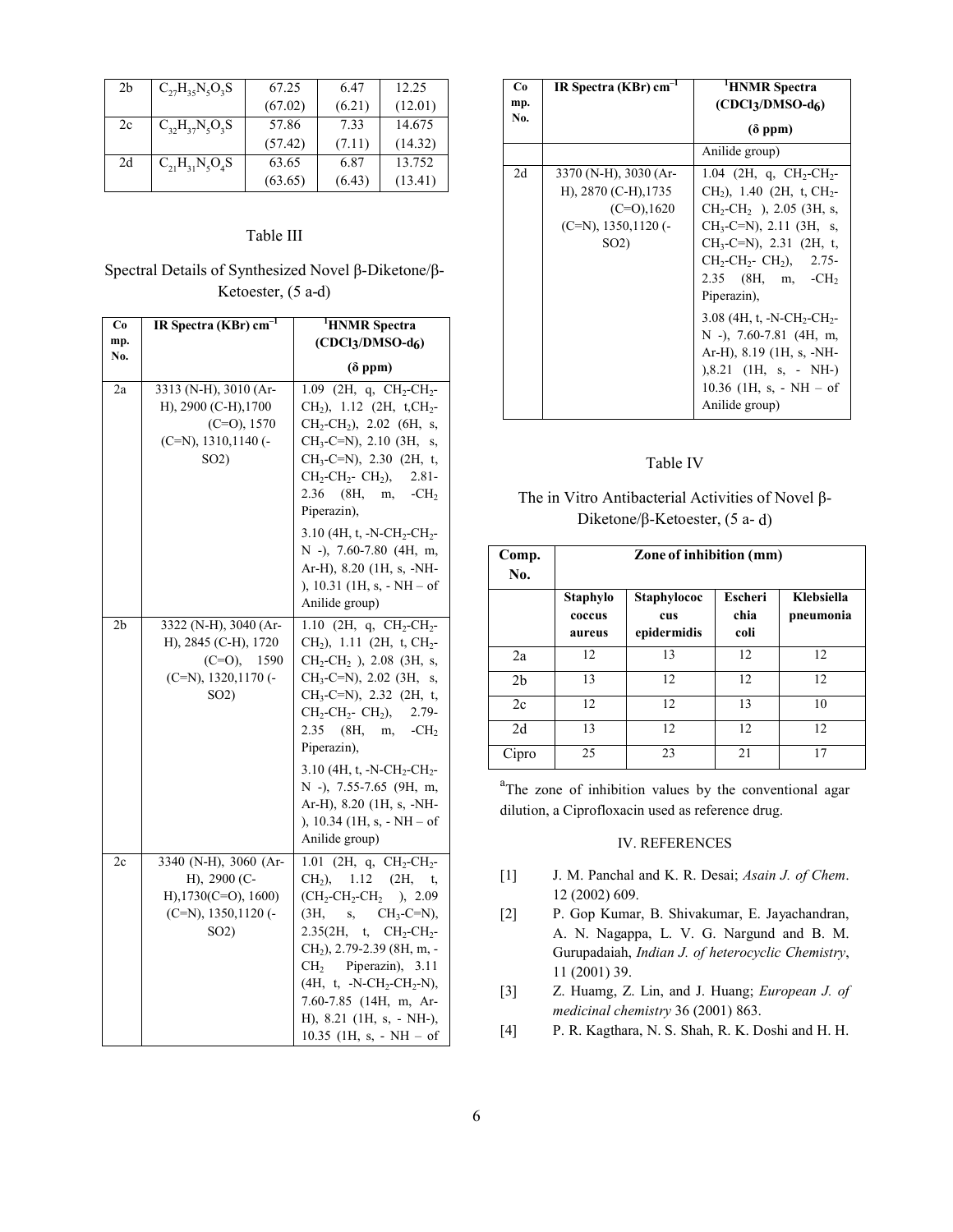Parekh; Indian J. of Chem. Sect. B. Chem. Incl. Med. Chem. 38B (1999) 572.

- [5] Zoumpoulakis P, Camoutsis P, Camoutsis Ch, Pairas G, Sokovic M, Glamoclija J, Potamitis C, Pitsas A, Bioorg Med Chem. 2012; 20: 1569-83.
- [6] Huang Z, Lin Z, Huang J, Eur J Med Chem. 2001; 36: 863-72.
- [7] Supuran CT, Innocenti A, Mastrolorenzo A, Scozzafava A, Med Chem. 2004; 4: 189-200.
- [8] Scozzafava A, Owa T, Mastrolorenzo A, Supuran CT, Curr Med Chem. 2003; 10: 925-53.
- [9] N. Oshida, Y. Mimaki, H. Sathoh, S. Yokoyama, K. Nishimura, T. Hamada, E. Sakuri, T. Sugai, Tonoiket and K. Itoh; Chem. Abstr. 129 (1998) 4582w.
- [10] A. Pollark, D. R. Dunn and J. B. Thron; Chem. Abstr. 128 (1998) 75423k.
- [11] H. J. Shaue, N. Shih, D. J. Blythin, X. Chem, W. C. Tom, J. J. Piwinski and K. D. Mc Carmic; Chem Abstr. 129 (1998) 18934h.
- [12] K. D. Mc Carmic; Chem Abstr. 129 (1998) 95513p.
- [13] M. G. Purohit, G. R. Badigar and N. J. Kalaskar; Indian J. of Chem., 34B, (1995) 796.
- [14] R. C. Bernotas, J. S. Surouse and H. C. Cheng; Chem. Abstr., 122 (1995) 56053z.
- [15] S. S. Parmanik and A. Mukherjee; J. of Indian Chem. Soc., 74 (1997) 734.
- [16] S. D. Samant, K. D. Deodhar and R. A. Kulkarni; Indian J. of Chem. 20B (1981) 215.
- [17] H. Fufumi, H. Shimozu and T. Koga; Chem. Abstr., 124, (1996) 261080p.
- [18] J. R. Tagat, R. W. Steensma, S. W. Mc Combie, D. V. Nazareno, S. Lin, B. R. Neustadt, K. Cox, S. Xu, K. L. Wojci., M. G. Murray, N. Vantuno, B. M. Baroudy and J. M. Strizki; J. Mad Chem., 44 (2001) 3343.
- [19] J. R. Tagat., S. W. Mc Combie, R. W. Steensma S. Lin D. V. Nazareno, B. Baroudy, N. Vantuno S. Xu and J. Liu; Bioorg. and Med. Chem. Lett., 11 (2000) 2143.
- [20] J. Cao, S. M. Husbands, T. Kopajtic, J. L. Katz and A. H. Newman Bioorg and Med. Chem. Lett., 11 (2001) 3169.
- [21] S. M. Husbands, S. Izenwasser, R. J. Loeloff, J. L. Katz, W. D. Bowen, B. J. Vilner and A. H. Newman; J. Med Chem. 40 (1997) 4340.
- [22] Hsin Ling-Wei, C. M. Derrch, M. H. Bauman, D. Stafford, J. R. Glowa R. B. Rathman, A. E. Jacobsan and K. C. Rice. J. Med. Chem. 45

(2002) 1321.

- [23] B. L. Mylari, P. J. Oater, D. A. Bee be, N. S. Brackett, J. C. Coutcher, M. S. Dina and W. J. Zembrowski; J. Med. Chem. 44 (2001) 2695.
- [24] Chu-Moyer M. Y., W. E. Ballinger, D. A. Bee be, R. Berger, J. B. Coutcher, W. W. Day, J. Li., B. L. Mulari, P. J. Oater and R. M. Weekly; J. Med. Chem. 45 (2002) 511.
- [25] Chu-Moyer M. Y., W. E. Baiinger, D. A. Bee be, J. B. Coutcher, W. W. Day J. Li., P. J. Oater and R. M. Weekly, Bioorg. and Med. Chem. Lett., 12 (2002) 1477.
- [26] I. P. Shvedaite, E. B. Udrenaite, N. A. Lauzhikene and P. G. Gaidyalis, Pharm. Chem. J. 33 (1999) 313.
- [27] R. J. Steffan, M. A. Ashwel, J. C. Pelletie, W. R. Solvibile, and E. M. Matelan; PCT Int. Appl. WO 0206, 255, (Cl. C07D2265100), 24 Jan 2002, US Appl. PV 218, 753, 17 Jul 2000, Chem. Abstr.; 136 (2002) 134677m.
- [28] S. Rault, C. Enguehard, J. Lancelat, M. Robba, G. Atassi, A. Pierre, D. H. Caignard and P. Renard; Jpn Kokai Tokkyo Koho JP 2000 44, 572, (Cl. C07D495/14) 15 Feb 2000 Appl. 1998/9552, 22 Jul 1998, Chem. Abstr. 132 (2000) 151677w.
- [29] A. Badwan; Eur. Pat. Appl. Ep 1, 219, 614, (Cl. C07D295/26) 3 Jul 2002, US Appl. PV 257, 157, 22 Dec. 2002, Chem. Abstr. 137 (2002) 63262e.
- [30] Bennett I, Broom NJP, Cassels R, Elder JS, Masson ND, O'Hanlon P, J Bioorg Medchem Lett. 1999; 9: 1847-1852.
- [31] Diana GD, Carabateas PM, Johnson RE, Williams GL, Pancic F,Collins JC, J Med Chem. 1978; 21: 889-894.
- [32] Crouse GD, McGowan MJ, Boisvenue RJ, J Med Chem. 1989; 32: 2148-2151.
- [33] Sugiyama Y, Kawakishi S, Osawa T, Biochem Pharmacol. 1996; 52: 519-525
- [34] Acton N, Brossi A, Newton DL, Sporn MB, J Med Chem. 1980; 23: 805-809.
- [35] Andrae I, Bringhen A, Bohm F, Gonzenbach H, Hill T, Mulroy L, Truscott T, J Photochem Photobiol B: Biol. 1997; 37: 147-150.
- [36] Singletary K, Macdonald C, Iovinelli M, Fisher C, Wallig M,. Carcinogenesis.1998; 19: 1039-1043
- [37] Lin CC, Tsai YL, Huang MT, Lu YP, Ho CT, Tseng SF, Teng SC, Carcinogenesis, 2006; 27: 131-136.
- [38] Lin CC, Wei GJ, Huang MT, Ho CT, J Food Drug Anal. 2005; 13: 284-288.